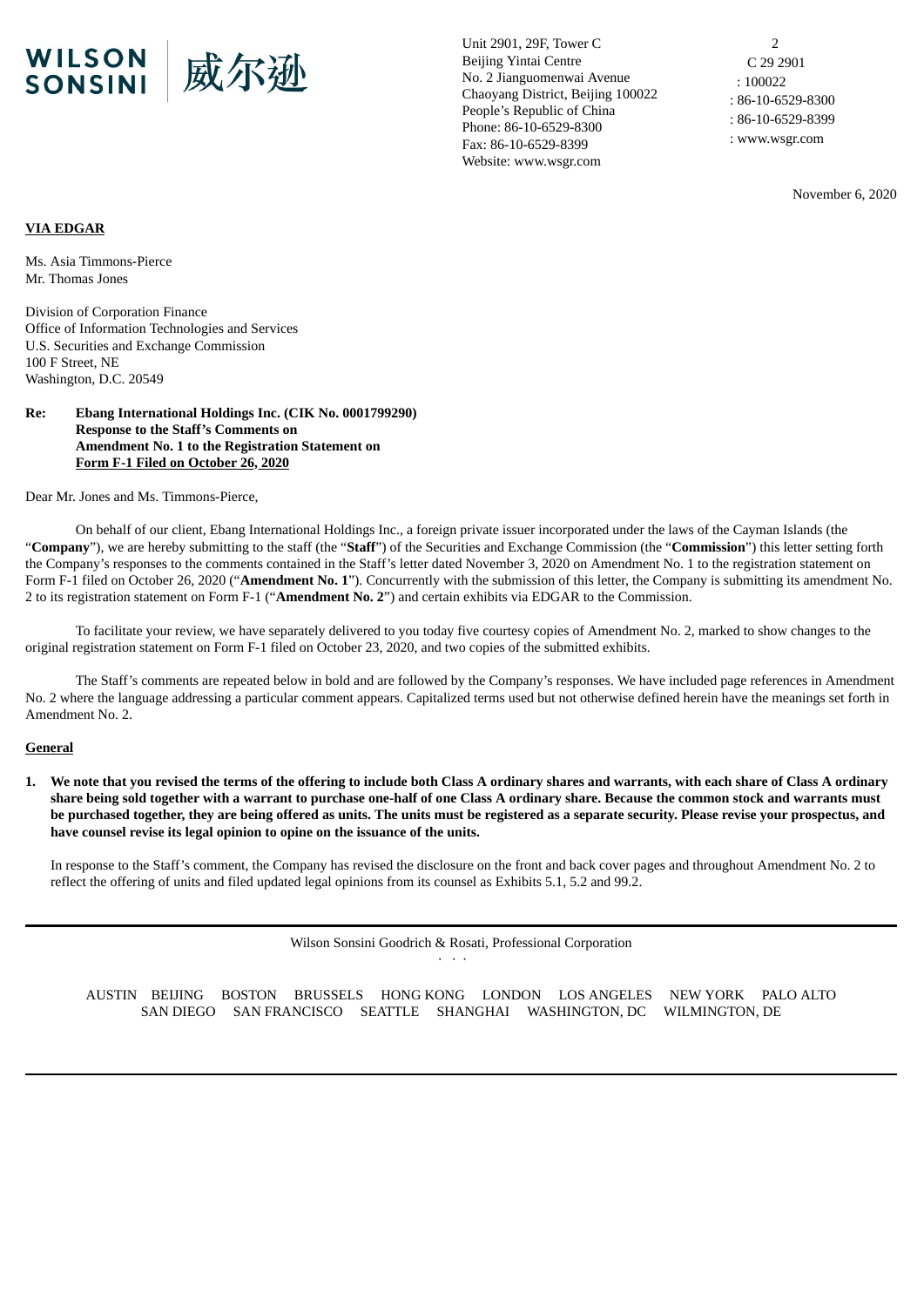

### Page 2

### **2. Please revise to clearly disclose the exercise price of the warrants.**

In response to the Staff's comment, the Company has revised the disclosure on the front cover page, and pages 8 and 153 of Amendment No. 2 to more clearly disclose the exercise price of the warrants underlying the units.

# **Cover Page**

3. Please revise the cover page and page 8 to disclose the number of warrants that you are offering. Also, revise the cover page to indicate that there are arrangements to place the funds in an escrow, trust or similar account. For guidance, refer to Item 501(b)(8) of Regulation S-K.

In response to the Staff's comment, the Company has revised the disclosure on the cover page and page 8 of Amendment No. 2.

### **Recent Development, page 3**

4. We note your disclosure that you are establishing cryptocurrency exchanges and online brokerages in Singapore and Canada, and that you have obtained the relevant governmental approval and license in Canada to operate the cryptocurrency exchange and related business. We also note your disclosure that you have established a wholly-owned subsidiary in Australia to apply for the Australian financial service license. Please disclose the regulations related to your business in these jurisdictions, funding you will require to implement your business and **appropriate risk factor disclosure regarding your planned operations in these jurisdictions.**

In response to the Staff's comment, the Company has added disclosure to (i) the Recent Developments subsection of the Business Section, on pages 110-111 of Amendment No. 2; (ii) the Recent Developments subsection of the Prospectus Summary, on page 3 of Amendment No. 2; (iii) the risk factor "The current regulatory environment in foreign markets, and any adverse changes in that environment, could have a material adverse impact on our blockchain products business and our planned cryptocurrency exchange and financial service platform businesses" on pages 21-22 of Amendment No. 2; (iv) additional risk factor disclosure on page 23 of Amendment No. 2; and (v) the Recent Developments subsection of Management's Discussion and Analysis of Financial Condition and Results of Operations on page 78 of Amendment No. 2. Please note that the disclosure regarding the applicable regulations related to the Company's businesses that has been inserted in Amendment No. 2 and is described in item (i) above has been cross-referenced in the disclosure described in items (ii), (iii) and (v) above for a reader's ease of reference. While the Company has not yet commenced cryptocurrency and blockchain exchange and digital service financial platform operations outside of the PRC, this additional language describes the most significant regulations relating to the Company's proposed operations in Canada, Australia, New Zealand and Singapore, the initial countries outside of the PRC in which the Company proposes to conduct such operations. The Company has also included additional disclosure in the subsection entitled "Expansion and diversification of our product and service offerings" of Management's Discussion and Analysis of Financial Condition and Results of Operations on page 77 of Amendment No. 2, as well as in the Overview subsections of its Management's Discussion and Analysis of Financial Condition and Results of Operations and Business sections on pages 74 and 107 of Amendment No. 2, respectively, and in all of the Recent Development subsections described above, describing the funding that will be required to implement its proposed new businesses in such countries outside of the PRC.